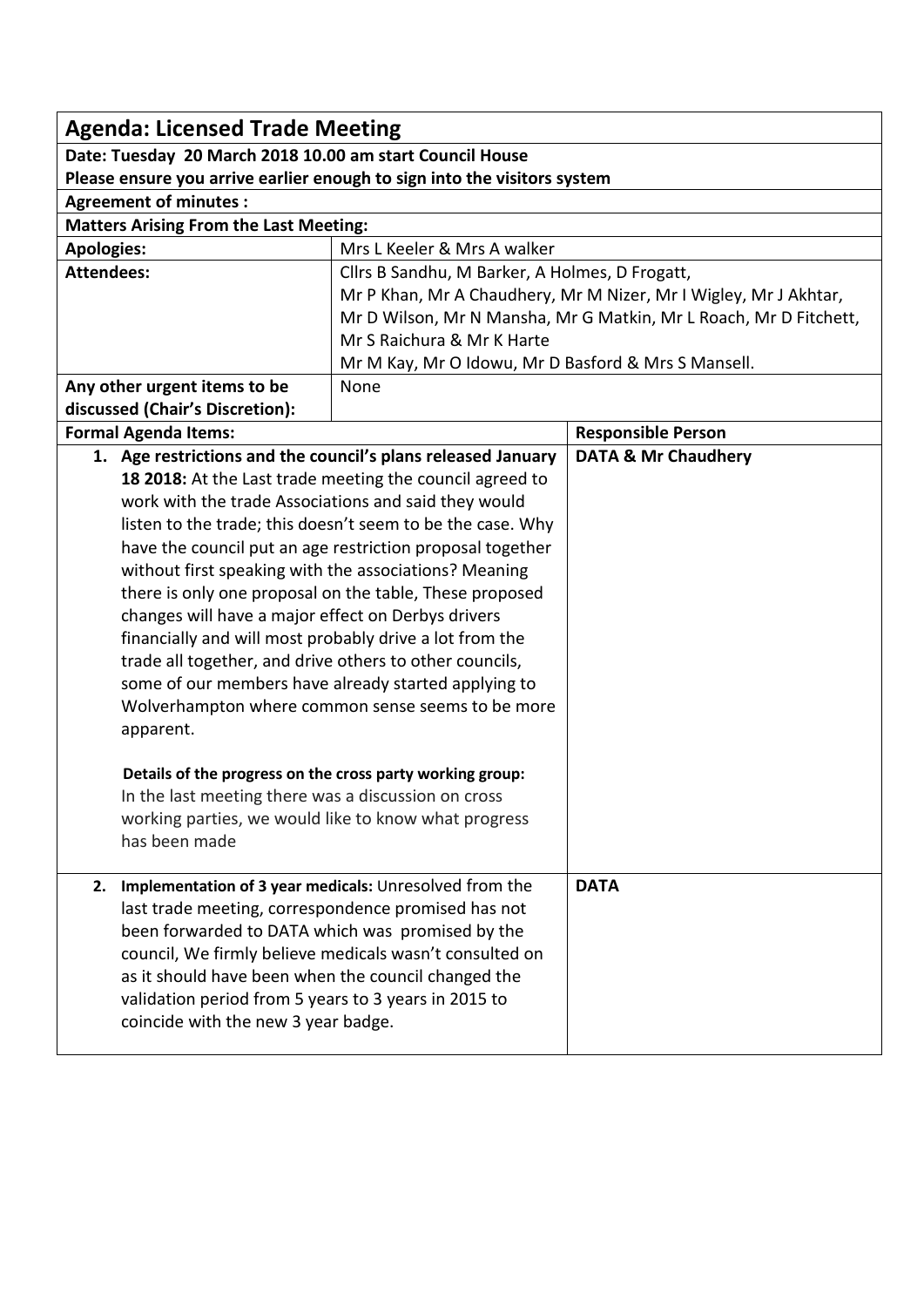| 3. Hackney change of colour policy: We feel the need for cabs<br>to be sprayed yellow is down grading the life expectancy<br>of the vehicles body work and is voiding the<br>manufacturers corrosion warranty of the vehicle, we<br>would like the council to follow Nottingham's example<br>and allow black for new licences and gradually phase out<br>the yellow substandard requirement, we believe down<br>grading the vehicles paint work is a major factor that is<br>causing cabs to corrode quicker than they should.                                                                                                                                                                                                                                                                                                                                                                                                                                                                                                                                                                                  | <b>DATA</b>                    |
|-----------------------------------------------------------------------------------------------------------------------------------------------------------------------------------------------------------------------------------------------------------------------------------------------------------------------------------------------------------------------------------------------------------------------------------------------------------------------------------------------------------------------------------------------------------------------------------------------------------------------------------------------------------------------------------------------------------------------------------------------------------------------------------------------------------------------------------------------------------------------------------------------------------------------------------------------------------------------------------------------------------------------------------------------------------------------------------------------------------------|--------------------------------|
| 4. Spare Wheels: More and more new vehicles don't come<br>with spare wheels but instead some come with puncture<br>canisters. We would like the council to move with the<br>times and allow newer vehicles without a spare wheel to<br>be licensed.<br>Manufactures spare wheel and emergency repair kit.<br><b>Statement:</b><br>Vast majority of the manufacturers have already moved<br>towards emergency repair kit as opposed to spare wheel<br>or a space saver.                                                                                                                                                                                                                                                                                                                                                                                                                                                                                                                                                                                                                                          | <b>DATA &amp; Mr Chaudhery</b> |
| 5. Road side checks: Can the licensing team confirm that a<br>roadside check should last a maximum amount of time<br>and should only be visual. Should the enforcement officer<br>have any further concerns he / she should issue the<br>driver a slip to have his / her vehicle inspected at a<br>council approved mot garage. We've had members<br>complaining vehicles have been damaged by<br>enforcement offices at the roadside carrying out these<br>spot checks. It's also been reported that enforcement<br>have been carrying some of these checks out in bus<br>stops, we feel this is unacceptable when drivers are being<br>fined by the council for entering certain bus stops the<br>ones with cameras for example. Photographic evidence<br>can be produced to the council if required.<br>Taxi spot checks: Over the past few months the trade has<br>experienced the irregularities in the spot checks performed by<br>the enforcement officers, therefore we would like the<br>licensing committee to address the situation to bring about a<br>standardised agreeable system and procedure. | <b>DATA &amp; Mr Chaudhery</b> |
| CAZ (Clean Air Zone): What does the Council / Licensing<br>6.<br>Service propose, timescales, consultation, etc.?                                                                                                                                                                                                                                                                                                                                                                                                                                                                                                                                                                                                                                                                                                                                                                                                                                                                                                                                                                                               | A2Z                            |